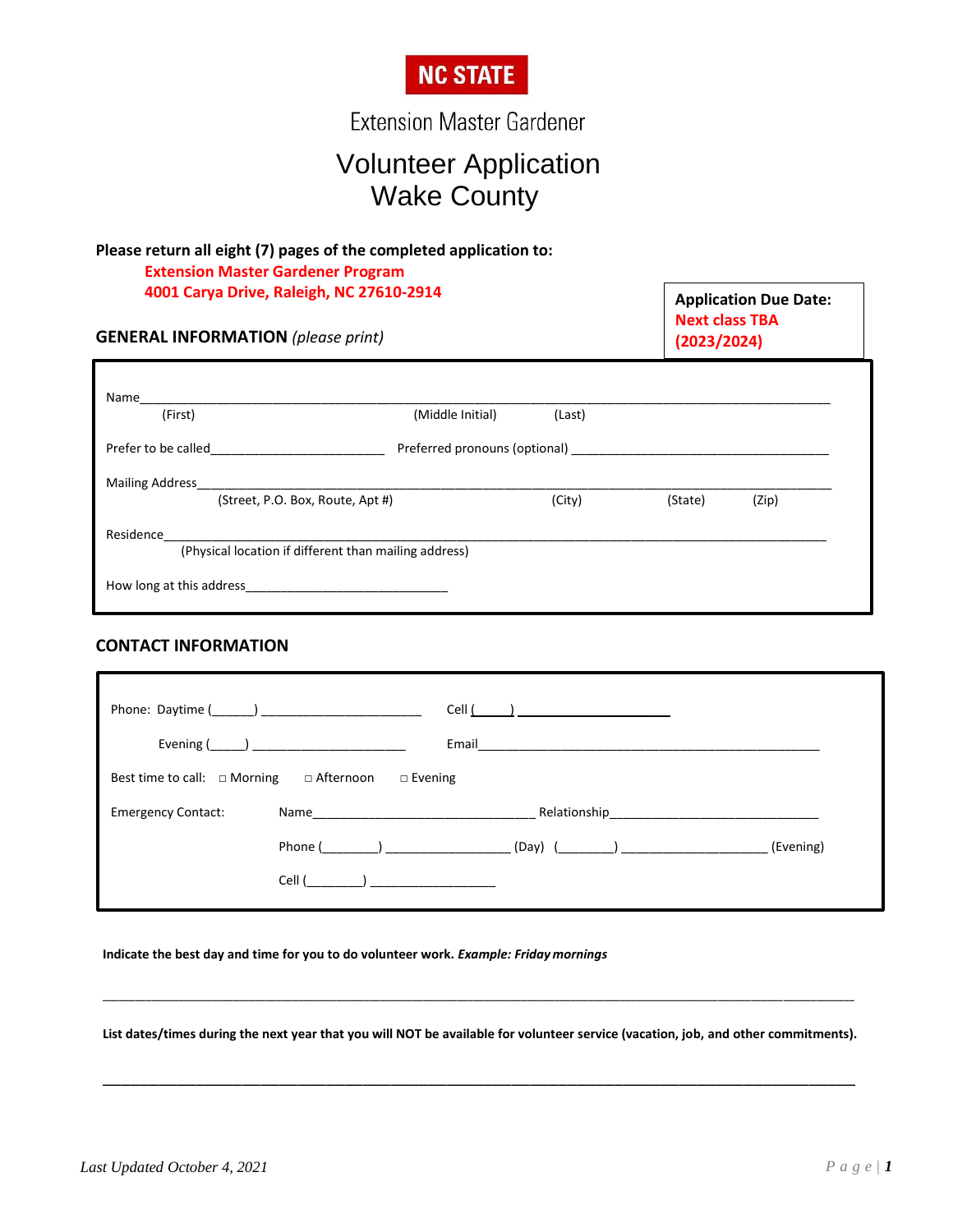#### **EMPLOYMENT AND VOLUNTEER EXPERIENCE**

## **CURRENT EMPLOYMENT STATUS** *(please check one)*

 $\Box$  retired  $\Box$  work full time  $\Box$  work part time  $\Box$  not employed for pay

## **Please complete all occupation and volunteer positions for the last 10 years (add pages if necessary**.)

| Current Occupation/Volunteer Position  | Employer/Organization           |                  |
|----------------------------------------|---------------------------------|------------------|
| Employer/Organization Address          | Employer/Organization Telephone |                  |
| City, State, Zip                       | <b>Email Address</b>            | Employed From/To |
| Previous Occupation/Volunteer Position | Employer/Organization           |                  |
| Employer/Organization Address          | Employer/Organization Telephone |                  |
| City, State, Zip                       | <b>Email Address</b>            | Employed From/To |
| Previous Occupation/Volunteer Position | Employer/Organization           |                  |
| Employer/Organization Address          | Employer/Organization Telephone |                  |
| City, State, Zip                       | <b>Email Address</b>            | Employed From/To |

#### **Please list three references, not related to you, who you have known you for at least two years.**

| Name             | Address, City, State, Zip |              |
|------------------|---------------------------|--------------|
|                  |                           |              |
| Telephone Number | <b>Email Address</b>      | Relationship |
| Day              |                           |              |
| Evening          |                           |              |
| Name             | Address, City, State, Zip |              |
|                  |                           |              |
| Telephone Number | <b>Email Address</b>      | Relationship |
| Day              |                           |              |
| Evening          |                           |              |
| Name             | Address, City, State, Zip |              |
|                  |                           |              |
| Telephone Number | <b>Email Address</b>      | Relationship |
| Day              |                           |              |
| Evening          |                           |              |
|                  |                           |              |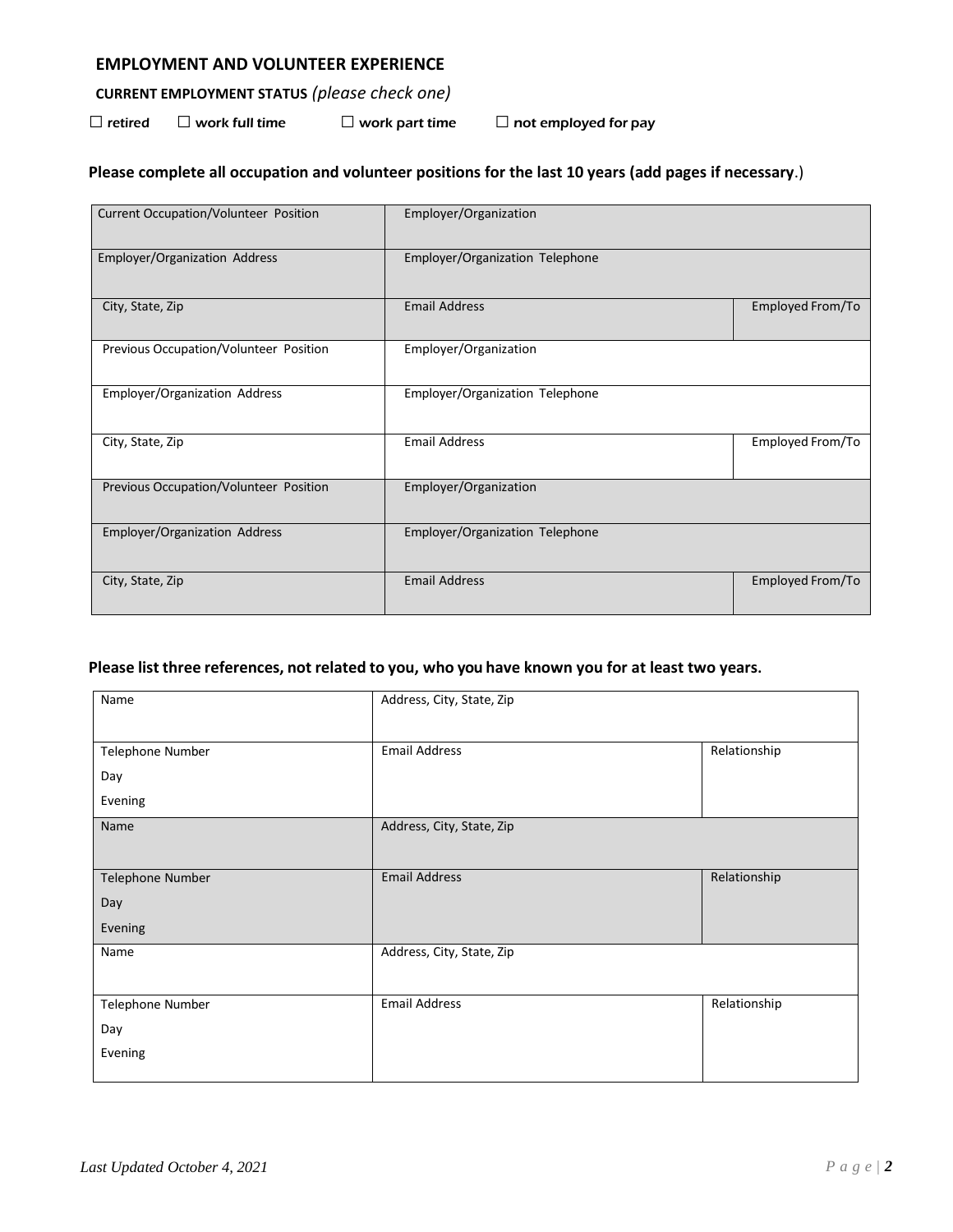#### **EDUCATION AND GARDEN EXPERIENCE**

Please circle your highest education level.

High School Some College Associate's Degree Bachelor's Degree Master's Degree Doctorate Degree

Years of local gardening experience<br>
The manufactured and the manufactured and the manufactured and the manufactured and the manufactured and the m

List your top three areas of gardening interest. Example: vegetables, roses, houseplants, etc.

List any gardening groups in which you are currently active.

List Cooperative Extension programs you have participated in or services you have received.

List volunteer roles you are most interested in performing.

List any special skills that you could contribute in a volunteer capacity. Examples: computers, graphic design, teaching, grant writing, etc.

List any formal training in horticulture/gardening.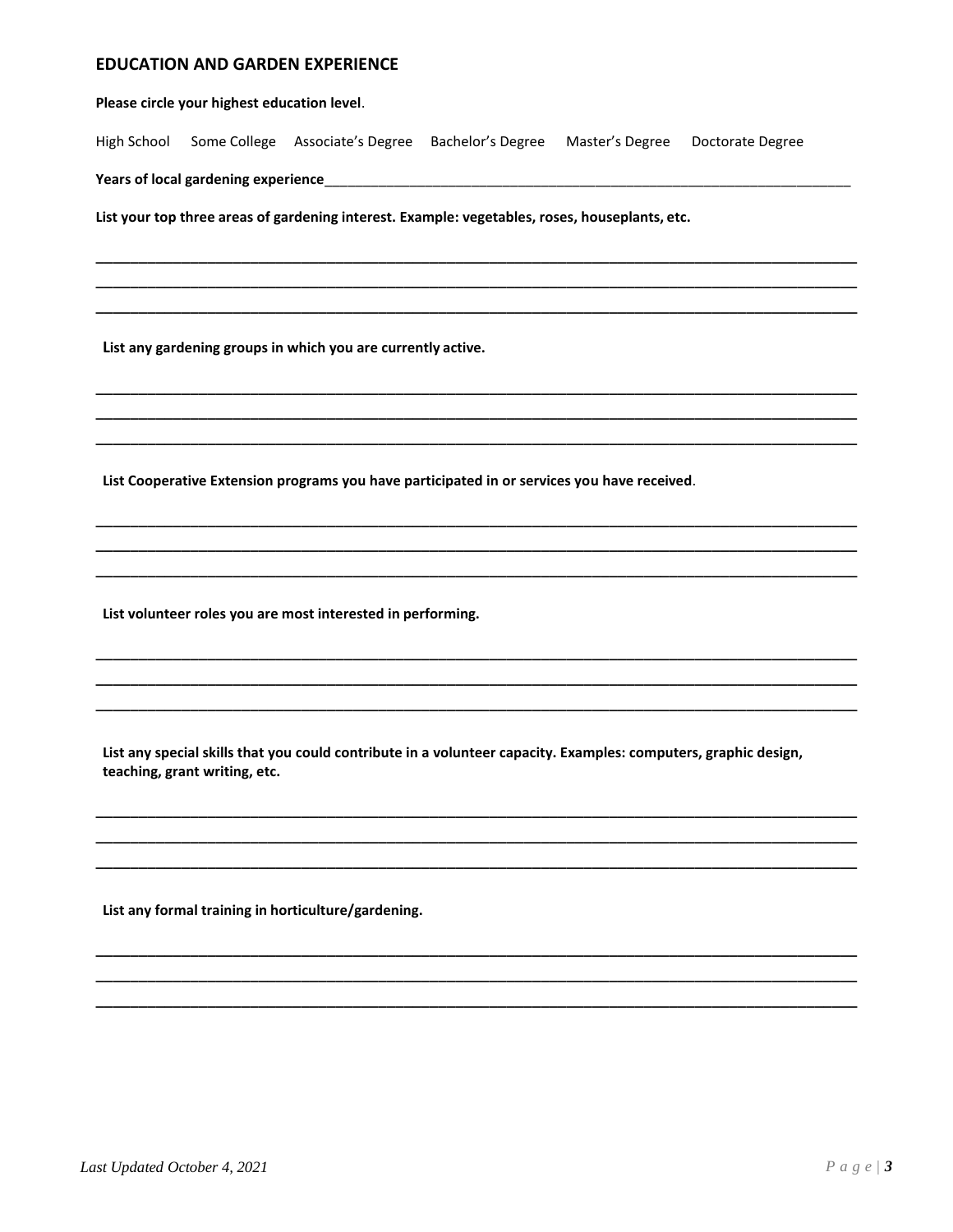\_\_\_\_\_\_\_\_\_\_\_\_\_\_\_\_\_\_\_\_\_\_\_\_\_\_\_\_\_\_\_\_\_\_\_\_\_\_\_\_\_\_\_\_\_\_\_\_\_\_\_\_\_\_\_\_\_\_\_\_\_\_\_\_\_\_\_\_\_\_\_\_\_\_\_\_\_\_\_\_\_\_\_\_\_\_\_\_\_

#### **ACKNOWLEDGEMENTS AND SIGNATURE**

I wish to become a participant in the NC State Extension Master Gardener<sup>SM</sup> program, and would like to be accepted into the next training class. Please check the box by each of the following statements to indicate you agree to these requirements of participation in the NC State Extension Master Gardener<sup>SM</sup> program:

|            |  | I understand the applications will be screened to select the best candidates to assist with consumer horticulture |
|------------|--|-------------------------------------------------------------------------------------------------------------------|
| education. |  |                                                                                                                   |

 $\Box$  I understand there is a fee to cover the initial training, administrative and program expenses.

| I understand that North Carolina State University and North Carolina A&T State University commit themselves to         |
|------------------------------------------------------------------------------------------------------------------------|
| positive action to secure equal opportunity and prohibit discrimination and harassment regardless of age, color,       |
| disability, family and marital status, gender identity, genetic information, national origin, political beliefs, race, |
| religion, sex (including pregnancy), sexual orientation, and veteran status.                                           |

I understand some volunteer roles require a criminal and/or traffic violation background screening. I give my consent to a criminal and/or traffic violation background check.

If accepted into the NC State Extension Master Gardener<sup>SM</sup> program:

**I agree to volunteer <sup>a</sup> minimum of (40) hours of service to the NC State Extension Master Gardener program withinone year following class completion.**

I agree to abide by all policies and procedures of North Carolina Cooperative Extension and the NC State Extension [Master Gardener](https://docs.google.com/document/d/1-ZEmfXu0TxWGDPp8mytW4TvV66wjuqpZ6bx5NN5gPlI/edit?usp=sharing) program.

I have read and agree to abide by the [NC State Extension Master Gardener Student/Intern Code of Conduct.](https://docs.google.com/document/d/1F0eRsA6IY3zz6j_2wWi0297AKW-byyBlS4Qo9TxiXds/edit?usp=sharing)

I have read and accept the [copyright](https://docs.google.com/document/d/1-ZEmfXu0TxWGDPp8mytW4TvV66wjuqpZ6bx5NN5gPlI/edit#bookmark=id.yx2714h944s5) an[d media release](https://docs.google.com/document/d/1-ZEmfXu0TxWGDPp8mytW4TvV66wjuqpZ6bx5NN5gPlI/edit#bookmark=id.j56mreqdsnj1) policies found in the NC State EMG Program Guidelines, Chapter 5, [section H.](https://docs.google.com/document/d/1-ZEmfXu0TxWGDPp8mytW4TvV66wjuqpZ6bx5NN5gPlI/edit#bookmark=id.8n3l2de3umqh)

I understand that to continue as an Extension Master Gardener volunteer there are annual recertification requirements including both volunteer service and continuing education.

I hereby certify that all of the entries on this application are true and complete and understand that any falsification of information herein constitutes cause for dismissal.

Applicant Signature Date **Date**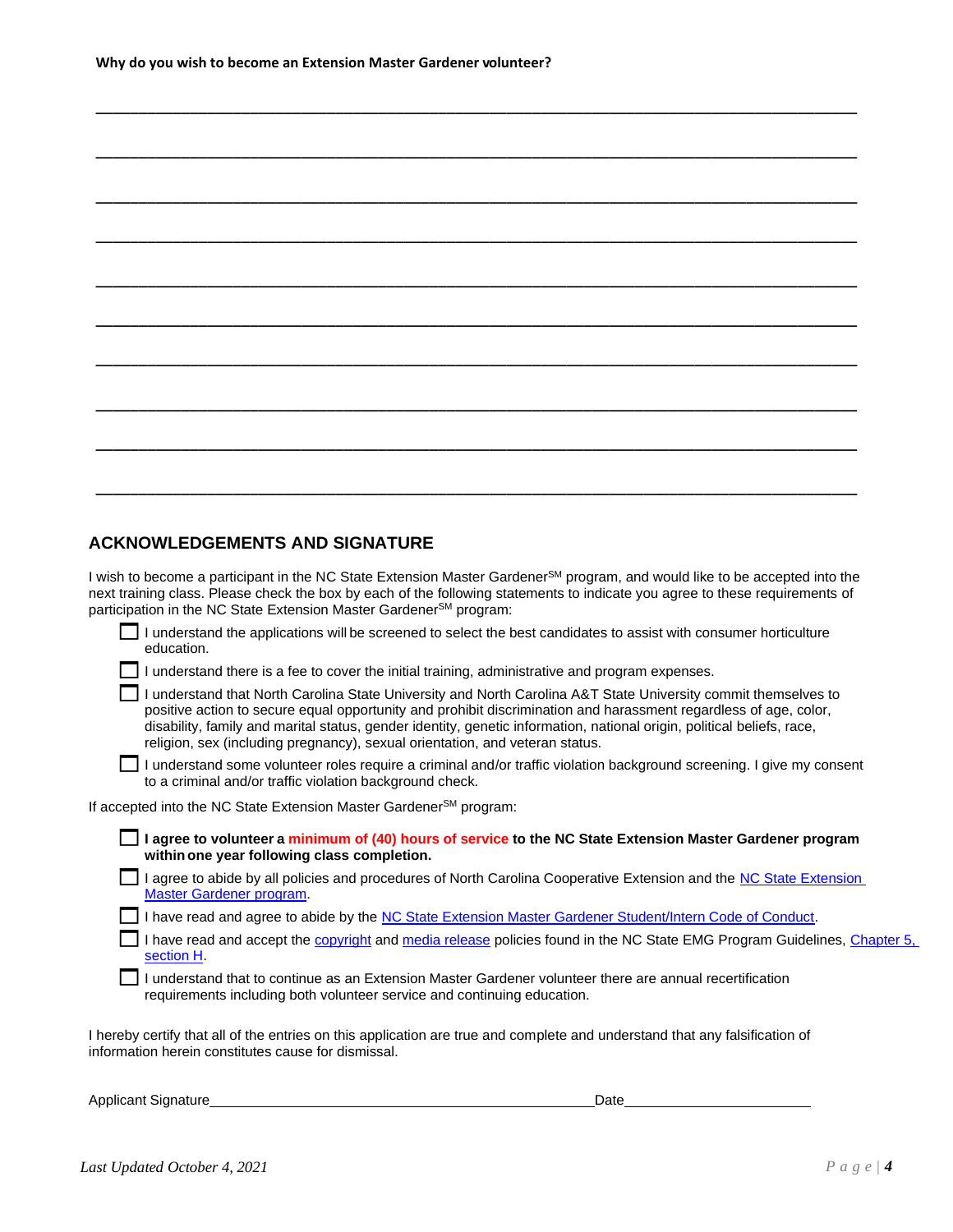# **DEMOGRAPHIC DATA**

 $\Gamma$ 

*The following information is requested solely for the purpose of determining compliance with Federal civil rights laws; your response will not affect consideration of your application. N.C. Cooperative Extension policy prohibits discrimination based on age, color, disability, family and marital status, gender identity, national origin, political beliefs, race, religion, sex (including pregnancy), sexual orientation and veteran status.*

| 1. Gender (optional)<br>$\square$ Female<br>$\square$ Male | 2. Ethnicity (optional):<br>$\Box$ Hispanic<br>□ Not Hispanic |
|------------------------------------------------------------|---------------------------------------------------------------|
| $\Box$ I identify using a different term                   |                                                               |
|                                                            | 3. I Live (optional):                                         |
| 3. Race (optional)                                         | $\Box$ On a farm                                              |
| $\Box$ White                                               | $\Box$ Rural area or town under 10,000 population             |
| □ Black/African American                                   | $\Box$ Town or city of 10,000 to 50,000 population            |
| □ American Indian/Alaskan                                  | $\Box$ Suburb or city over 50,000 population                  |
| $\Box$ Asian                                               | $\Box$ City over 50,000 population                            |
| □ Native Hawaiian/Pacific Islander                         |                                                               |
|                                                            |                                                               |
|                                                            |                                                               |

*Rest of page intentionally left blank.*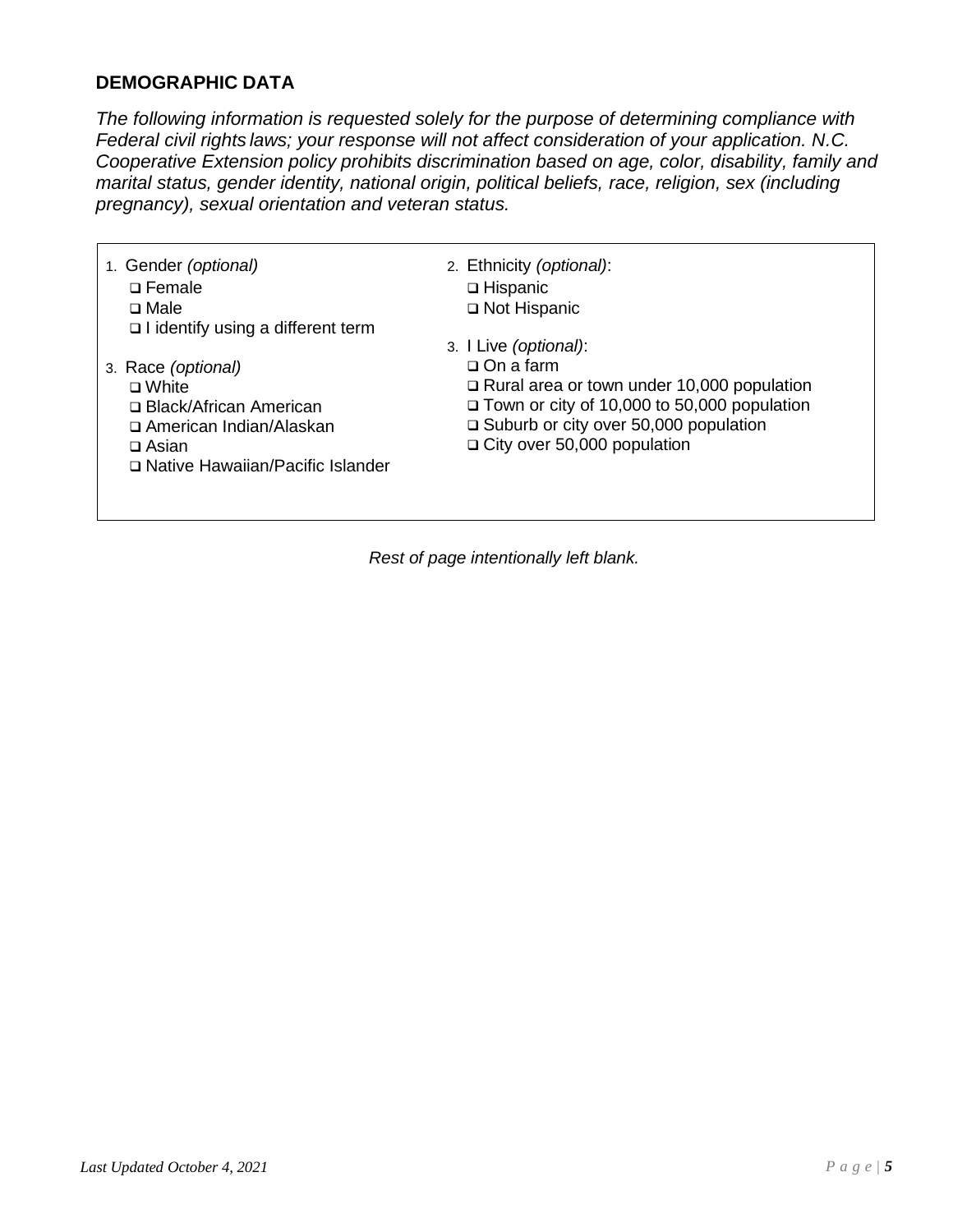

# **Extension Master Gardener**

# **Student/Intern Code of Conduct**

We appreciate your interest in the NC State Extension Master Gardener<sup>SM</sup> (EMG) program. Your satisfaction and progress in this volunteer role is important to us. Master Gardener volunteer (MGV) student/interns must sign this form and file it with the local Extension center, OR complete it online via the EMG Intranet, to be eligible to participate in EMG training, the EMG program, and to be covered by [NC State University's liability protection plan.](https://irm.ehps.ncsu.edu/liability-insurance/)

By signing this form, you are agreeing to abide by all items in this agreement, as well as all program policies and procedures covered in the NC State EMG Program Guidelines, available at [go.ncsu.edu/ncstate-emg-program-guidelines.](https://go.ncsu.edu/ncstate-emg-program-guidelines) In addition, you are agreeing to abide by all items in the COVID-19 Guidelines for EMG Volunteer Activities, available at [go.ncsu.edu/emg](https://go.ncsu.edu/emg-covid-guidelines)[covid-guidelines.](https://go.ncsu.edu/emg-covid-guidelines) Volunteers not adhering to all items in this agreement as well as all items within the Guidelines may forfeit their ability to participate in the EMG program.

## **As a student and intern in the NC State Extension Master Gardener**SM **Program, I agree to do the following:**

- 1. Participate fully in the **40** hour initial training course provided for NC State Extension Master Gardener volunteers.
- 2. Complete the **40** hour volunteer service internship within the required time, as specified by the local Extension agent.
- 3. Report all volunteer and education hours on the EMG Intranet on a regular basis, no less than monthly to support accurate reporting of volunteer efforts to state and county partners.
- 4. Meet any additional county requirements defined by the county agent or local EMG volunteer coordinator.
- 5. Abide by the NC State EMG Program Guidelines and the following Code of Conduct:
	- I will perform my duties with dignity and pride as a representative of NC State University, follow University and county policies, and work under the leadership of an NC State or NC A&T University employee.
	- I will respect and interact in a professional manner with paid staff, volunteers, and clientele. I will be a positive role model, refraining from profanity, harassment, disruptive behavior, or abuse of any kind.
	- I will perform assigned duties without financial compensation or workers' compensation coverage. I will not seek or accept personal payment for speaking engagements or other activities performed as a Master Gardener<sup>SM</sup> volunteer.
	- I will provide unbiased, research-based information consistent with NC State University recommendations.